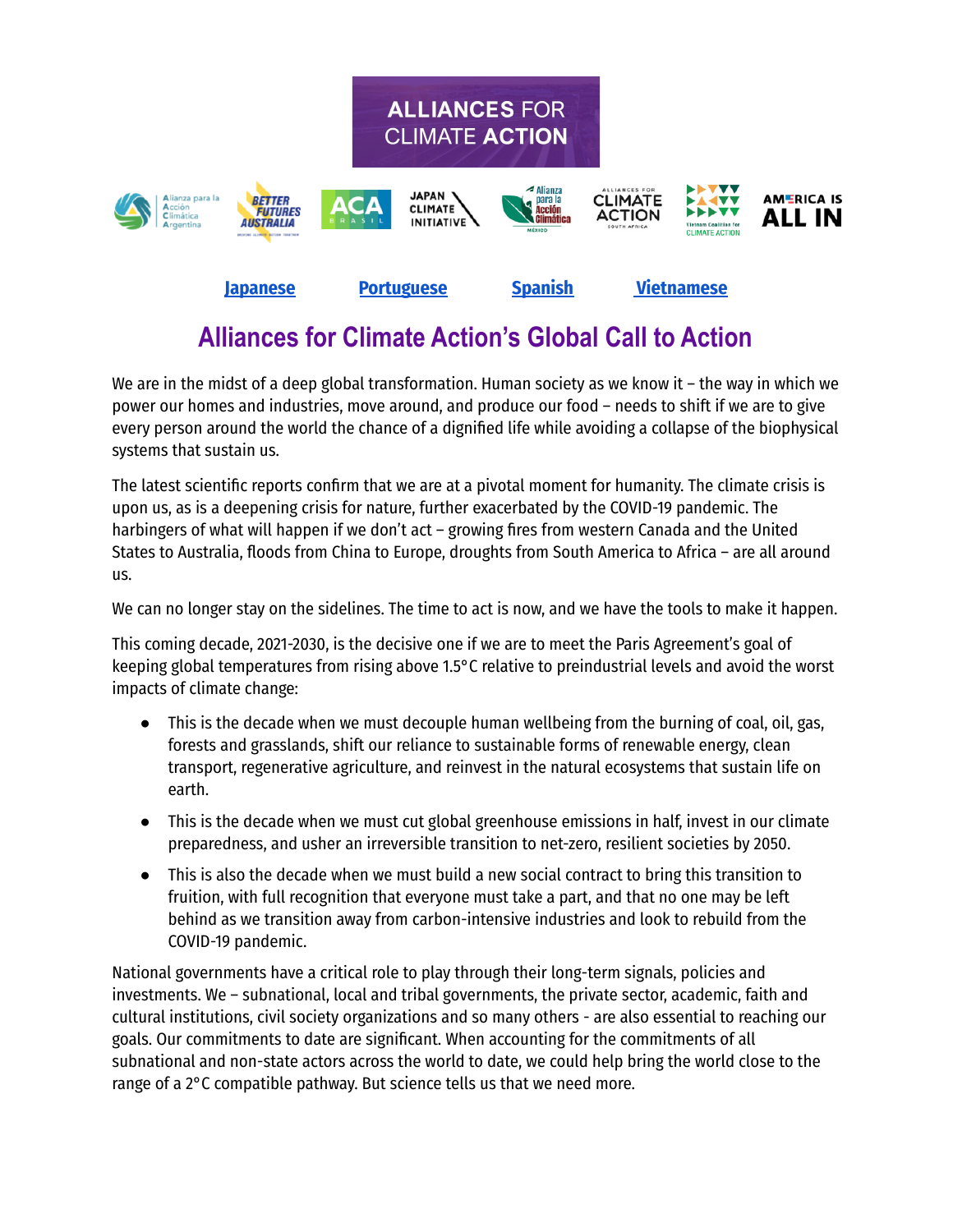If we are to keep global temperatures from rising above 1.5°C, we require an unprecedented mobilization across the world. We need a whole-of-society approach, in which national governments, subnational and non-state institutions and citizens, each joins in the challenge to be a force for good, helping each of our countries address our development needs and recover from the COVID-19 pandemic while solving the climate crisis. Everyone has a part to play, and each of us must step up.

As national governments prepare to meet in Rome, Italy for the G20 meeting and in Glasgow, Scotland for the 26 th UNFCCC Conference of the Parties (COP26) at the end of this month, **we call on G20 and other national leaders to demonstrate your resolve** to address the climate crisis by:

- **Enhancing national climate commitments in line with the goals of reducing global emissions by 50% from 2010 levels by 2030 and reaching net-zero emissions no later than 2050.** We urge national governments to come with such pledges to COP26, and if not aligned by then, revisit and strengthen your 2030 Nationally Determined Contributions and 2050 long-term strategies in time for the UNFCCC's Global Stocktake (GST) in 2023.
- **Aligning national sectoral policies and public investment, including COVID-19 recovery spending, with these same goals.** We call on national governments to develop actionable roadmaps and supportive regulatory incentives to phase out coal and expand renewable energy supply in alignment with net zero pathways and in the context of a just transition, electrify uses across the transport, building and other sectors, enhance the capacity of working lands to sequester carbon while ensuring food security, and protect natural ecosystems in your countries. We also call on G20 national governments to support national processes of transition in developing countries, including through the delivery of the commitment to provide \$100 billion in international climate finance per year by 2020 and its enhancement in the post-2020 period.
- **Harnessing the power of subnational and non-state institutions in your countries.** We urge national governments to involve us - subnational governments, private sector, academia and civil society - in the design of targets and sectoral policies with enduring governance mechanisms for participation. We call on national governments to recognize our contributions, and integrate our actions in national government plans to accelerate the implementation of our countries' commitments. We urge national governments to create positive fiscal and regulatory incentives that enable our institutions to take even stronger climate actions, thereby fostering a positive 'ambition loop' in support of national commitments. Lastly, we call on national governments to support our role within the broader framework of the Paris Agreement, by endorsing the implementation of the High-Level Champions' (HLCs) plan for improved work under the Marrakech Partnership for Global Climate Action (MPGCA), and our inputs as part of the Global Stocktake (GST).

**We also call on our fellow subnational governments, companies, investors, academic, cultural and faith institutions, civil society organizations and other institutions to do our part** to help deliver and surpass our respective countries' climate targets by:

- **Taking action to contribute to the goals of reducing global emissions by 50% from 2010 levels by 2030 and reaching net-zero emissions no later than 2050.** In line with the UN-backed global Race to Zero Campaign, we urge subnational and non-state actors to implement immediate measures to address our institutions' carbon footprint and climate risk, improve targets to align with the goals above, and publicly disclose our commitments and progress.
- **Publicly supporting national targets and sectoral policies that align with 50% global emission reductions by 2030 and net-zero no later than 2050.** We call on subnational and non-state institutions to engage with our national governments, offering our contributions, sharing our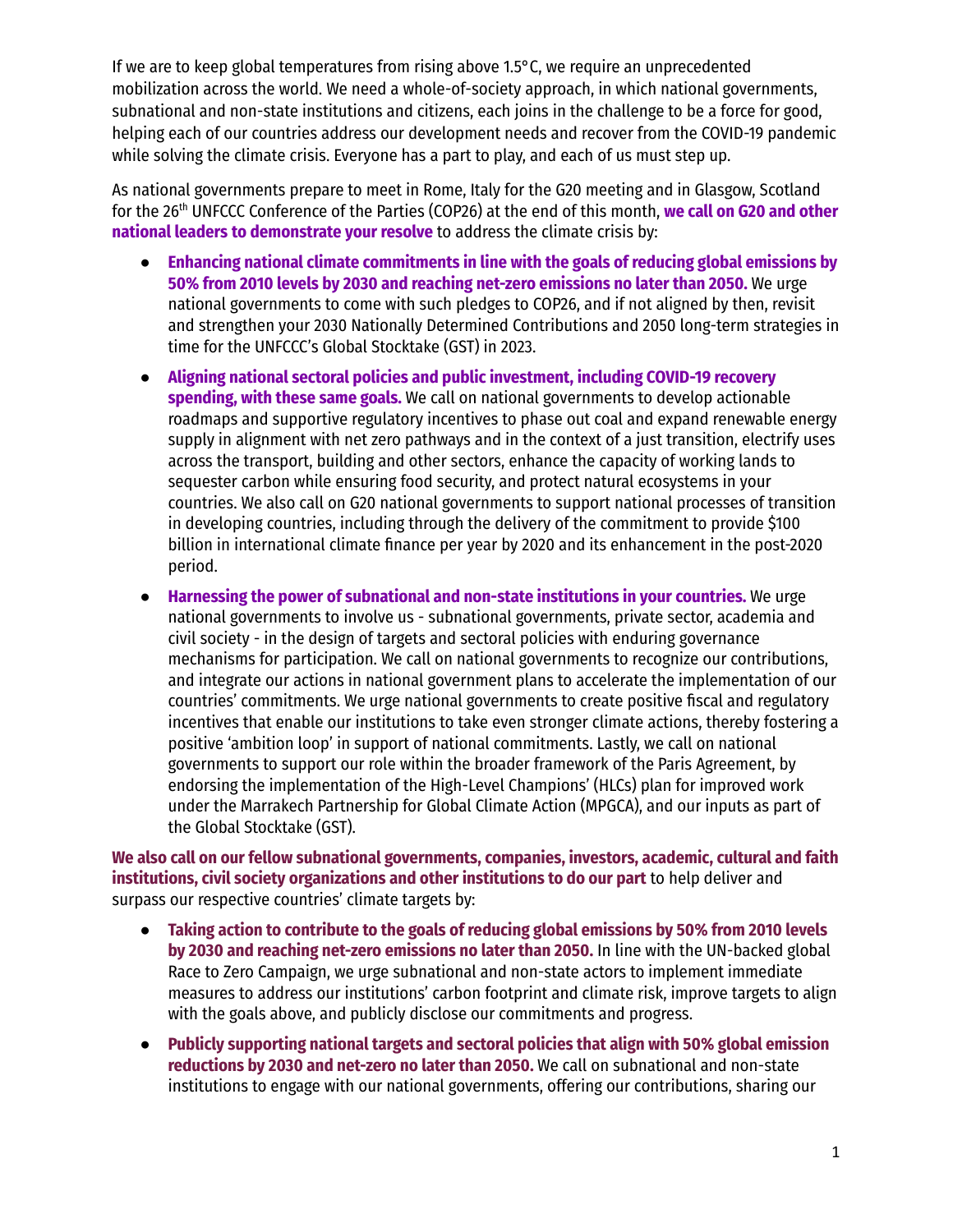lessons learned, and providing recommendations for how policies can be improved to accelerate national transitions to net-zero.

● **Joining forces with other subnational and non-state institutions to accelerate the transition to net-zero in our countries.** We urge subnational and non-state actors to collaborate with peers in our countries, by aligning targets and tackling implementation bottlenecks jointly, aligning policy recommendations, and contributing to building public awareness and support for more ambitious national climate action.

Through **[Alliances](https://www.alliancesforclimateaction.org/) for Climate Action**, over 6000 cities, state, regional and tribal governments, companies, investors, faith, cultural and academic institutions and civil society organizations have come together in our respective national alliances to accelerate national transitions aligned with 1.5°C and net-zero in our countries, including Argentina, Australia, Brazil, Chile, Japan, Mexico, South Africa, the United States and Viet Nam. We are acting now.

The G20 and UNFCCC COP26 need to provide an unmistakable message that the world will work together to power the transition to net-zero, resilient societies by 2050, and deliver the emission reductions and climate preparedness by 2030 to make this transition unstoppable.

We stand ready to work with our national governments and other subnational and non-state institutions based on the best available scientific knowledge to support the delivery of nationally driven transitions around the world. Join us.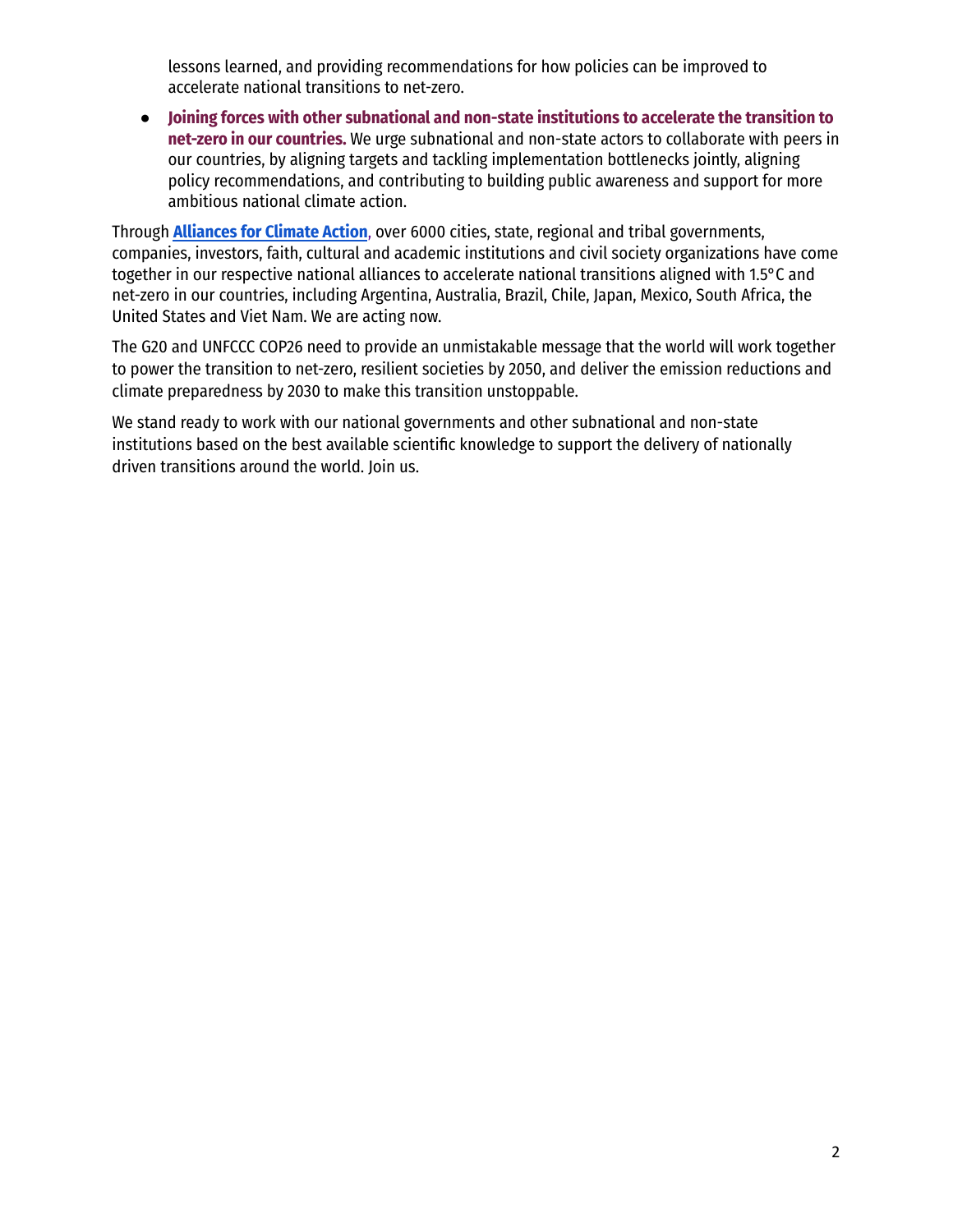

#### **Alliances for Climate Action**のグローバルな行動要請

私たちはグローバルな深い変革の真っただ中にいます。私たちが知っている人間社会、つまり私たちが家や産業に 電力を供給し、動き回り、食料を生産するその方法は、私たちを支える生物物理学的システムの崩壊を避けつつ、 世界中のすべての人に尊厳のある生活の機会を与えるためにシフトする必要があります。

最新の科学の報告書は、私たちが人類にとって極めて重要な瞬間にあることを確証しています。気候危機は私たち に迫っており、自然への深まる危機に見られるように、新型コロナウイルスが引き起こしたパンデミックによってさら に悪化しています。カナダ西部と米国からオーストラリアにかけての火災の拡大、中国からヨーロッパにかけての洪 水、南アメリカからアフリカにかけての干ばつなど、私たちが行動しなかった場合に何が起こるかを予感させるもの が、私たちの周りのいたるところにあります。

私たちはもはや傍観者にとどまることはできません。今こそ行動を起こす時であり、私たちにはそれを実現するため のツールがあるのです。

この次の10年、2021年から2030年は、世界の気温上昇が産業革命前のレベルと比較して1.5°Cを超えないように し、気候変動の最悪の影響を回避するというパリ協定の目標を達成できるかどうかにかかわる決定的なものです。

l この10年で、私たちは、人間の幸福や健康を石炭、石油、ガス、森林、草地の燃焼から切り離し、再生可能エネル ギー、クリーンな輸送、再生農業といった持続可能な形にその依存をシフトし、地球上の生命を維持する自然生態 系に再投資しなければなりません。

l この10年で、私たちは、世界の温室効果ガス排出量を半分に削減し、気候への備えに投資し、2050年までにネッ トゼロで回復力のある社会への不可逆的な移行を導かなければなりません。

l この10年で、私たちはまた、この移行を実現するために、誰もが役割をもち、そして炭素集約型産業から移行し、 新型コロナウイルスによるパンデミックからの再建に目を向けつつも誰も取り残さないという十分な認識とともに、新 しい社会契約を構築しなければなりません。

各国政府は、長期的なシグナル、政策、投資を通じて果たすべき重要な役割を担っています。私たち、すなわち地 方や部族政府、民間部門、学術、信仰、文化機関、市民社会組織、その他多くのアクターもまた私たちの目標を達 成するために不可欠です。これまでの私たちの取り組みは大きな意味のあるものです。世界中のすべての地方およ び非政府主体のこれまでのコミットメントを合わせれば、私たちは世界の気温上昇を2℃に抑える経路の範囲に近づ く助けとなるでしょう。しかし科学は、私たちにはそれ以上が必要だと教えてくれます。

世界の気温上昇が1.5°Cを超えないようにするためには、世界中で前例のない動員が必要です。私たちには、社会 全体のアプローチが必要です。すなわち、気候危機を解決しながら、各国が開発ニーズに取り組み、新型コロナウイ ルスによるパンデミックから回復するのをお互いに助け合うよう、各国政府、地方および非政府機関、市民のそれぞ れが良い方向に向かうための力となる挑戦に参加するのです。誰もが果たすべき役割があり、私たち一人一人がス テップアップする必要があります。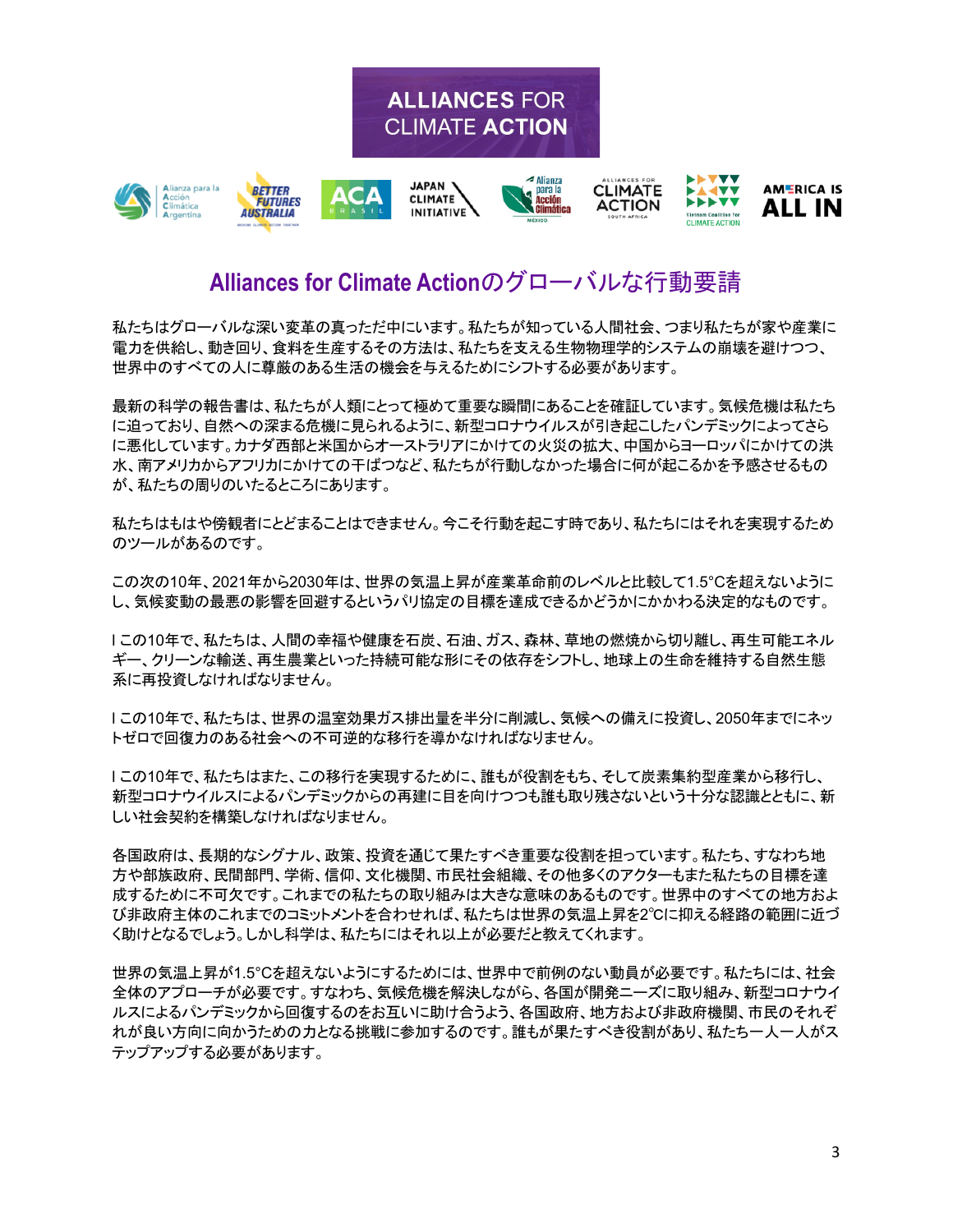各国政府がG20会合のためにイタリア・ローマに、そして今月末に開催される国連気候変動枠組条約(UNFCCC) 第26回締約国会議(COP26)のためにスコットランドのグラスゴーに集まる準備をしているこの時に、私たちは、 G20および他国リーダーたちに、次の決意を示すよう呼びかけます。気候危機に対処するために:

l 2030年までに世界の排出量を2010年のレベルから50%削減し、2050年までにはネットゼロ排出に達するという 目標に沿って、国の気候変動へコミットメントを強化すること。私たちは各国政府にそのような誓約を持ってCOP26 臨むこと、またもしそれまでにそのレベルに合わせることができないならば、2023年のUNFCCCのグローバルストッ クテイク(GST)に間に合うように、2030年のNDCと2050年長期戦略を再検討して強化することを強く求めます。

l 国の部門別政策と新型コロナウイルスからの回復支出を含む公共投資を、これらの同じ目標に合わせること。私 たちは各国政府に対し、ネットゼロ経路に沿い、公正な移行の文脈の中で、石炭を段階的に廃止して再生可能エネ ルギーの供給を拡大し、輸送、建築、その他のセクター全体での使用を電化し、食料安全保障を確保しながら炭素 を隔離するための作業用地の能力を強化し、そして各国の自然生態系を保護するため、実行可能なロードマップと 支援的な規制インセンティブを展開するよう呼びかけます。また、G20各国政府に対し、2020年までに年間1,000億 ドルの国際気候資金を提供するという約束の履行や、2020年以降の期間におけるその強化などを通じて、開発途 上国における移行の国内プロセスを支援するよう呼びかけます。

l あなたの国の地方および非政府機関の力を生かすこと。私たちは、各国政府が、私たち、すなわち地方政府、民 間部門、学界、市民社会を、永続的なガバナンスメカニズムのもとで、目標や部門別政策の設計に関与させることを 求めます。私たちは、各国のコミットメントの実施を加速するため、各国政府が私たちの貢献を認識し、私たちの取り 組みを各国政府の計画に統合させるよう呼びかけます。私たちは、各国政府に対し、私たち機関がさらに強力な気 候変動対策を講じることを可能にする前向きな財政的および規制上のインセンティブを創り、それによって国のコミッ トメントを支援する前向きな「野心のループ」を促進するよう求めます。最後に、私たちは、世界気候行動のためのマ ラケシュパートナーシップ(MPGCA)の下に改善された取組みのためのハイレベルチャンピオン(HLC)計画の実 施、そしてグローバルストックテイク(GST)の一部としての私たちのインプットを承認することにより、パリ協定のより 広い枠組みの中で私たちの役割を支援するよう各国政府に呼びかけます。

また、私たちは、私たちの仲間である地方政府、企業、投資家、学術、文化、信仰機関、市民社会組織、その他の組 織や機関に対し、私たちの役割を果たすよう次のことを呼びかけます。それぞれの国の気候目標を達成し、超える ために:

l 2030年までに世界の排出量を2010年のレベルから50%削減し、2050年までにネットゼロ排出に達するという目 標に貢献するための行動を起こすこと。国連によるグローバルキャンペーンRace to Zeroに沿い、私たちは、地方 および非政府主体に対し、各機関の二酸化炭素排出量と気候リスクに対処するための対策をただちに実施し、上記 のゴールに一致するよう目標を改善し、私たちのコミットメントと進捗状況を公表することを求めます。

l 2030年までの世界の排出量の50%削減と、2050年までのネットゼロに見合う国の目標と部門別政策を公に支援 すること。私たちは、地方および非政府主体に対し、各国政府と関わり、私たちの貢献を提供し、学びと経験を共有 し、国のネットゼロへの移行を加速するために政策をどのように改善できるかについての提言を提供することを呼び かけます。

l 私たちの国々のネットゼロへの移行を加速するため、他の地方および非政府機関と力を合わせること。私たちは、 地方および非政府主体に対し、目標を調整し、実施のボトルネックに共同で取り組み、政策提言を調整し、より野心 的な国の気候変動対策に対する国民の意識と支援の構築に貢献することにより、各国の仲間と協力することを求め ます。

Alliances for Climate Actionを通じて、6000以上の都市、州、地域、部族の政府、企業、投資家、信仰、文化的お よび学術的機関、市民社会組織が、各国の1.5℃とネットゼロに沿った移行を加速するために、アルゼンチン、オー ストラリア、ブラジル、チリ、日本、メキシコ、南アフリカ、米国、ベトナムを含むそれぞれの国の同盟に集まっていま す。私たちは今行動しています。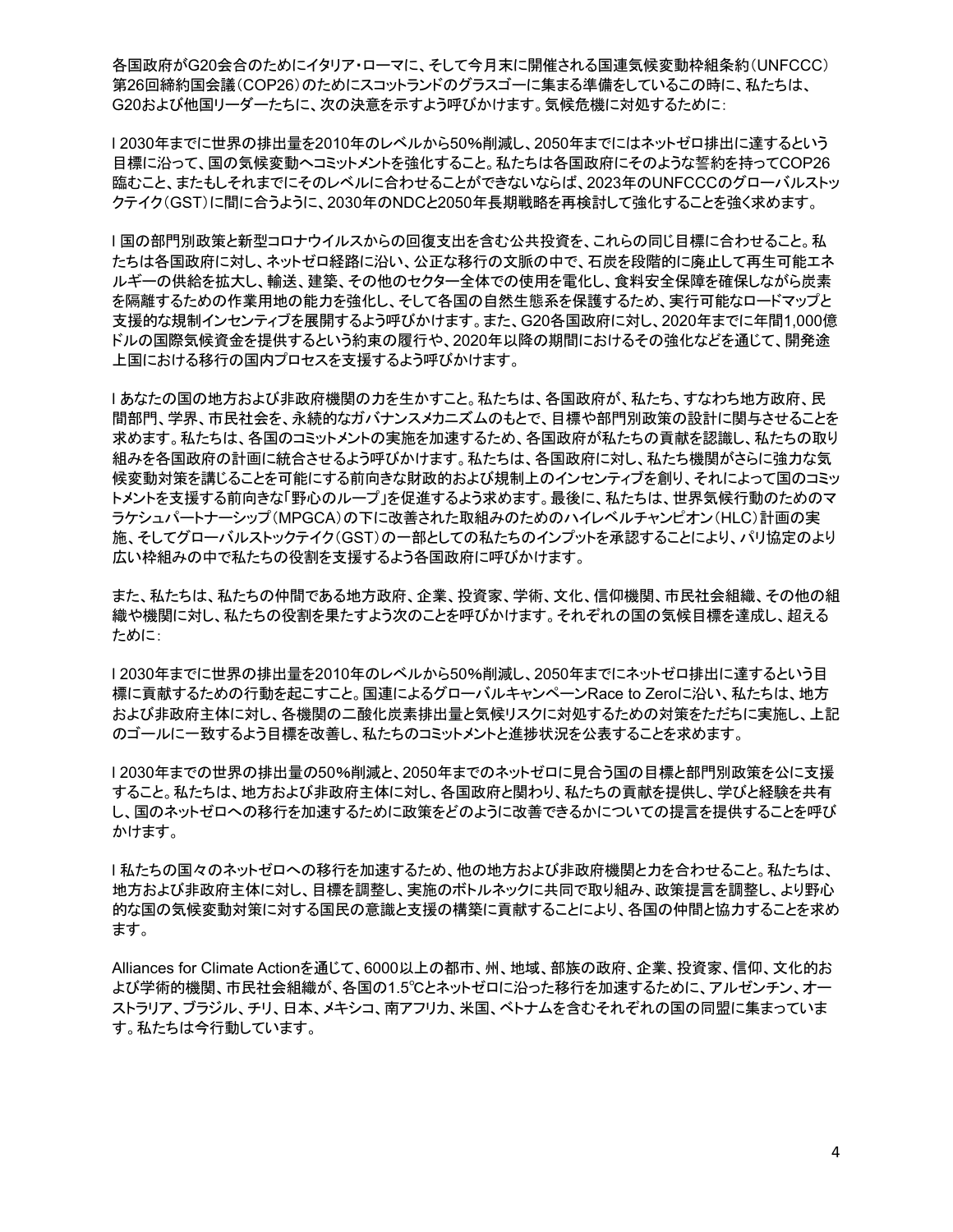G20とUNFCCC COP26は、世界が協力して2050年までにネットゼロで回復力のある社会への移行を推進し、 2030年までに排出削減と気候変動への備えを提供してこの移行を止められないようにするという間違いのないメッ セージを提供する必要があります。

私たちは、世界中の各国内で推進される移行の実現をサポートする最高の利用可能な科学的知見に基づいて、各 国政府やその他の地方および非政府機関と共に取り組む準備ができています。私たちに参加しませんか。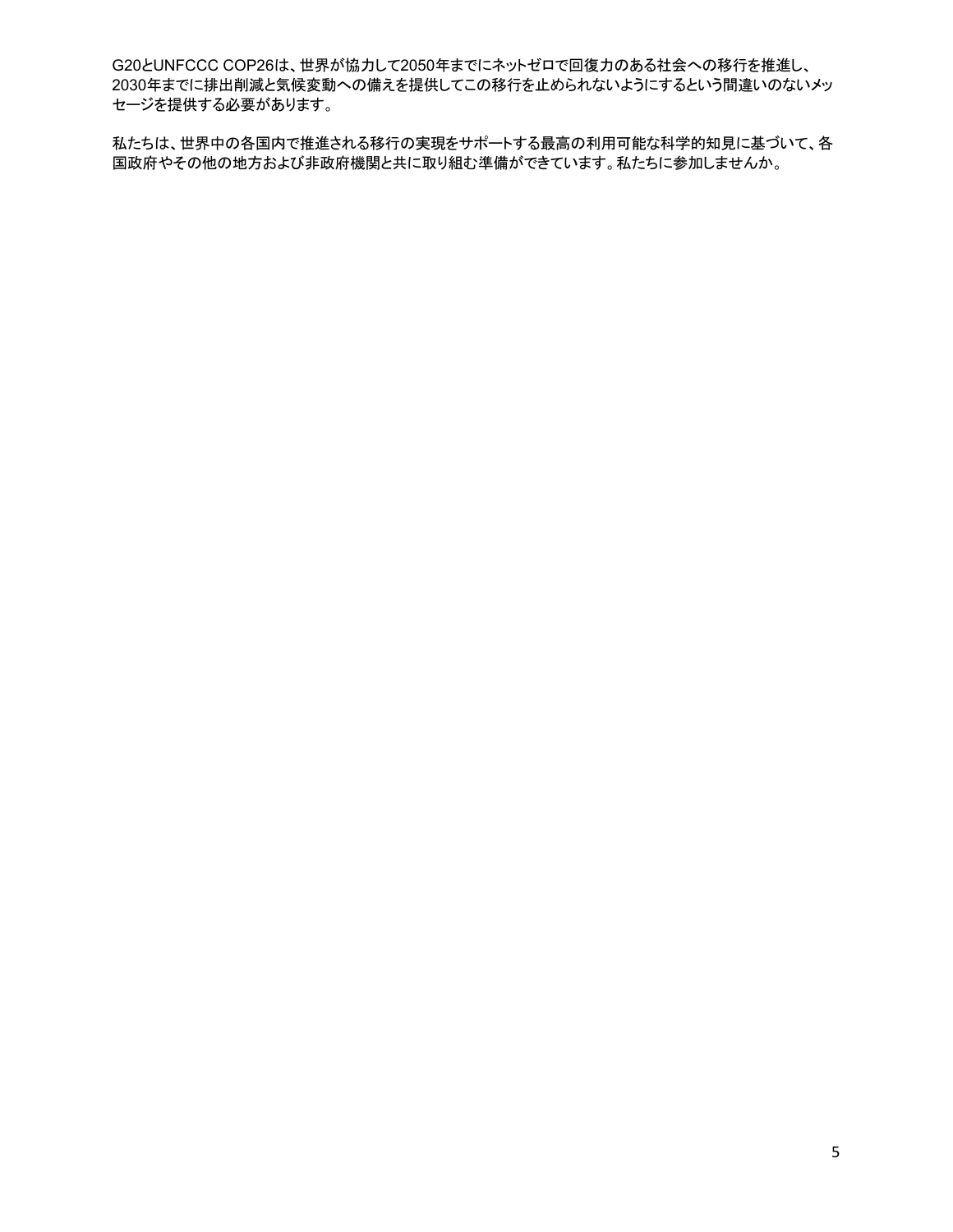



# **As Alianças para a Ação Climática convocam à ação**

Estamos no meio de uma profunda transformação global. A sociedade humana como a conhecemos - a forma como fornecemos energia para nossas casas e indústrias, nos locomovemos e produzimos nossos alimentos - precisa mudar se quisermos dar a cada pessoa ao redor do mundo a chance de uma vida digna, para que evitemos o colapso dos sistemas biofísicos que nos sustentam.

Os últimos relatórios científicos confirmam que estamos em um momento crucial para a humanidade. A crise climática está batendo à porta, assim como uma crise cada vez mais profunda para a natureza, agravada pela pandemia de COVID-19. Os sinais do que acontecerá, se não agirmos, já se manifestam crescentes incêndios no oeste do Canadá e dos Estados Unidos à Austrália, inundações da China à Europa e secas da América do Sul à África.

Não podemos mais ficar à margem. A hora de agir é agora e temos as ferramentas para fazer isso acontecer.

A próxima década (2021-2030) é decisiva se quisermos cumprir a meta do Acordo de Paris, de evitar que a temperatura global ultrapasse 1,5°C em relação aos níveis pré-industriais, e evitar os piores impactos das mudanças climáticas:

- Essa é a década em que devemos desassociar o bem-estar humano da queima de carvão, petróleo, gás, florestas e pastagens; mudar nossa dependência para formas sustentáveis de energia renovável, transporte limpo, agricultura regenerativa; e reinvestir nos ecossistemas naturais que sustentam a vida na terra.
- Essa é a década em que devemos reduzir as emissões globais de gases do efeito estufa pela metade, investir em nossa preparação para o clima e dar início a uma transição irreversível para sociedades resilientes e net-zero até 2050.
- Essa é também a década em que devemos construir um novo contrato social para concretizar essa transição, com pleno reconhecimento de que todos devem participar e de que ninguém pode ser deixado para trás enquanto nos afastamos das indústrias intensivas em carbono e buscamos nos reconstruir da pandemia de COVID-19.

Os governos nacionais têm um papel crítico a desempenhar por meio de seus sinais, políticas e investimentos de longo prazo. Nós - governos subnacionais, locais e tribais, o setor privado, instituições acadêmicas, religiosas e culturais, organizações da sociedade civil e tantas outras - também somos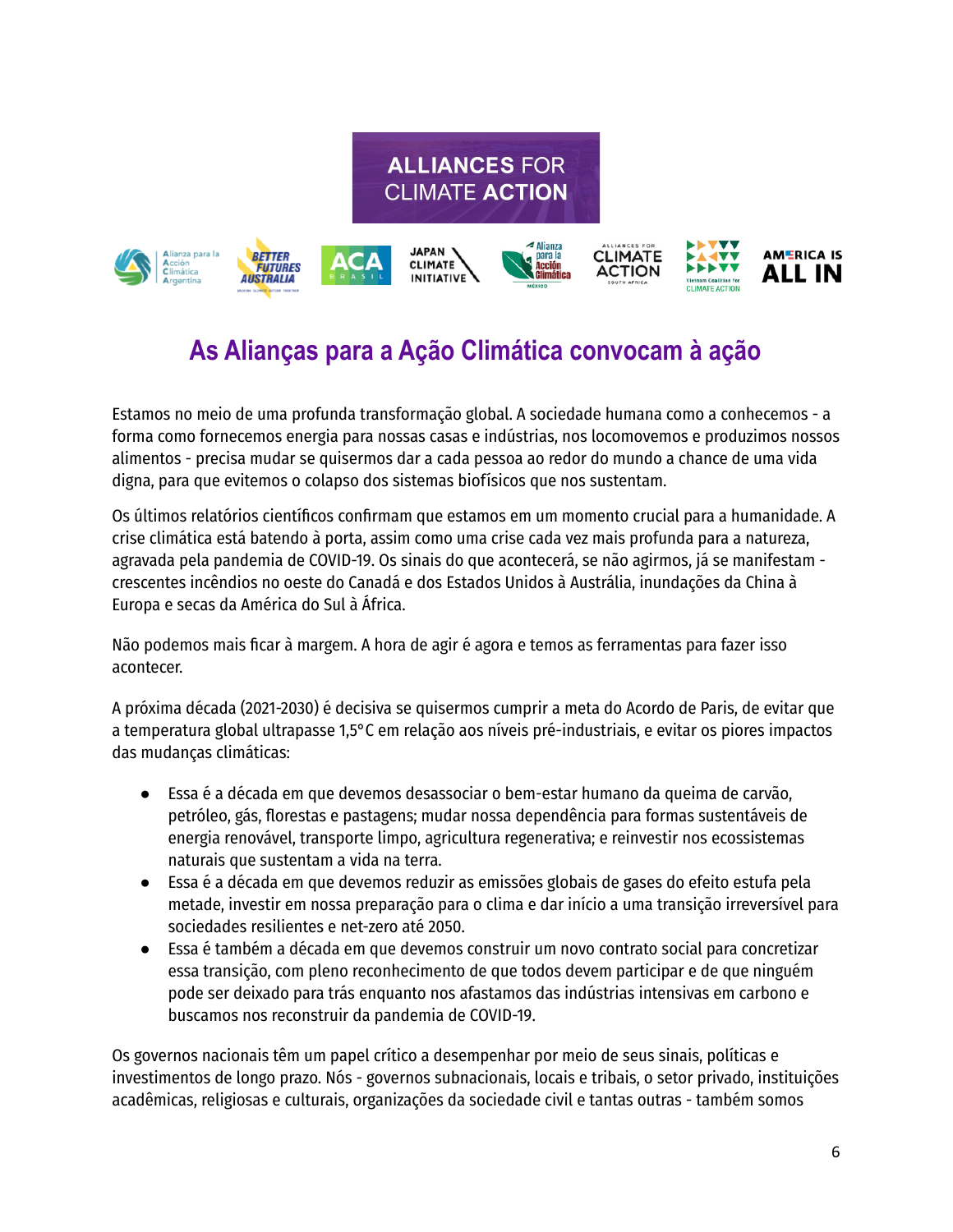essenciais para alcançar esses objetivos. Nossos compromissos até o momento são significativos. Ao contabilizar os compromissos de todos os atores subnacionais e não estatais em todo o mundo até o momento, poderíamos ajudar a trazer o mundo para perto da faixa de um caminho compatível com os 2°C. Todavia, a ciência nos diz que precisamos de mais.

Se quisermos evitar que as temperaturas globais ultrapassem o 1,5°C, precisamos de uma mobilização sem precedentes em todo o mundo. Precisamos de uma abordagem que envolva toda a sociedade (whole-of-society approach), na qual cada um dos governos nacionais, instituições subnacionais e não-estatais e cidadãos se junte ao desafio de ser uma força para o bem, ajudando cada um de nossos países a atender às necessidades de desenvolvimento e se recuperar da pandemia de COVID-19, ao mesmo tempo em que se combate a crise climática. Todos têm um papel a desempenhar e cada um de nós deve dar um passo adiante.

Enquanto os governos nacionais se preparam para se reunir em Roma, na Itália, para a reunião do G20, e em Glasgow, na Escócia, para a 26ª Conferência das Partes da UNFCCC (COP26) no final deste mês, **urgimos que o G20 e outros líderes nacionais demonstrem sua determinação em lidar com a crise climática** por meio do:

- **Reforço dos compromissos climáticos nacionais, em linha com as metas de redução de emissões globais em 50% dos níveis de 2010 até 2030 e com as emissões líquidas zero até no máximo 2050.** Instamos os governos nacionais a apresentarem tais compromissos à COP26, e se não estiverem definidas até então, que sejam revisitados e fortalecidos em suas Contribuições Nacionalmente Determinadas (NDC) para 2030 e em suas estratégias de longo prazo (LTS) para 2050, a tempo para o Balanço Global (Global Stocktake - GST) da UNFCCC em 2023.
- **Alinhamento das políticas setoriais nacionais e do investimento público, incluindo os gastos de recuperação pós-COVID, com esses mesmos objetivos.** Pedimos aos governos nacionais que desenvolvam roteiros viáveis e incentivos regulatórios que apoiem a eliminação gradativa do carvão e a expansão do fornecimento de energia renovável, em linha com as trajetórias net-zero e, no contexto de uma transição justa, eletrificar os usos nos setores de transporte, construção e outros; e melhorar a capacidade das terras para sequestrar carbono, ao mesmo tempo em que se garante a segurança alimentar e se protege os ecossistemas naturais de seus países. Também pedimos aos governos nacionais do G20 que apoiem os processos nacionais de transição nos países em desenvolvimento, inclusive por meio do cumprimento do compromisso de fornecer US \$ 100 bilhões em financiamento climático internacional por ano até 2020 e do seu aprimoramento no período pós-2020.
- **Aproveitamento do poder das instituições subnacionais e não estatais de seus países.** Instamos os governos nacionais a nos envolver - governos subnacionais, setor privado, academia e sociedade civil - na formulação de metas e políticas setoriais, com mecanismos de governança duradouros para a participação. Apelamos aos governos nacionais para que reconheçam nossas contribuições e integrem nossas ações nos planos dos governos nacionais, de modo a acelerar a implementação dos compromissos de nossos países. Instamos os governos nacionais a criar incentivos fiscais e regulatórios positivos, que permitam às nossas instituições tomar ações climáticas ainda mais fortes, promovendo um 'ciclo de ambição' (ambition loop) em apoio aos compromissos nacionais. Por último, pedimos aos governos nacionais que apoiem o nosso papel no quadro mais amplo do Acordo de Paris, endossando a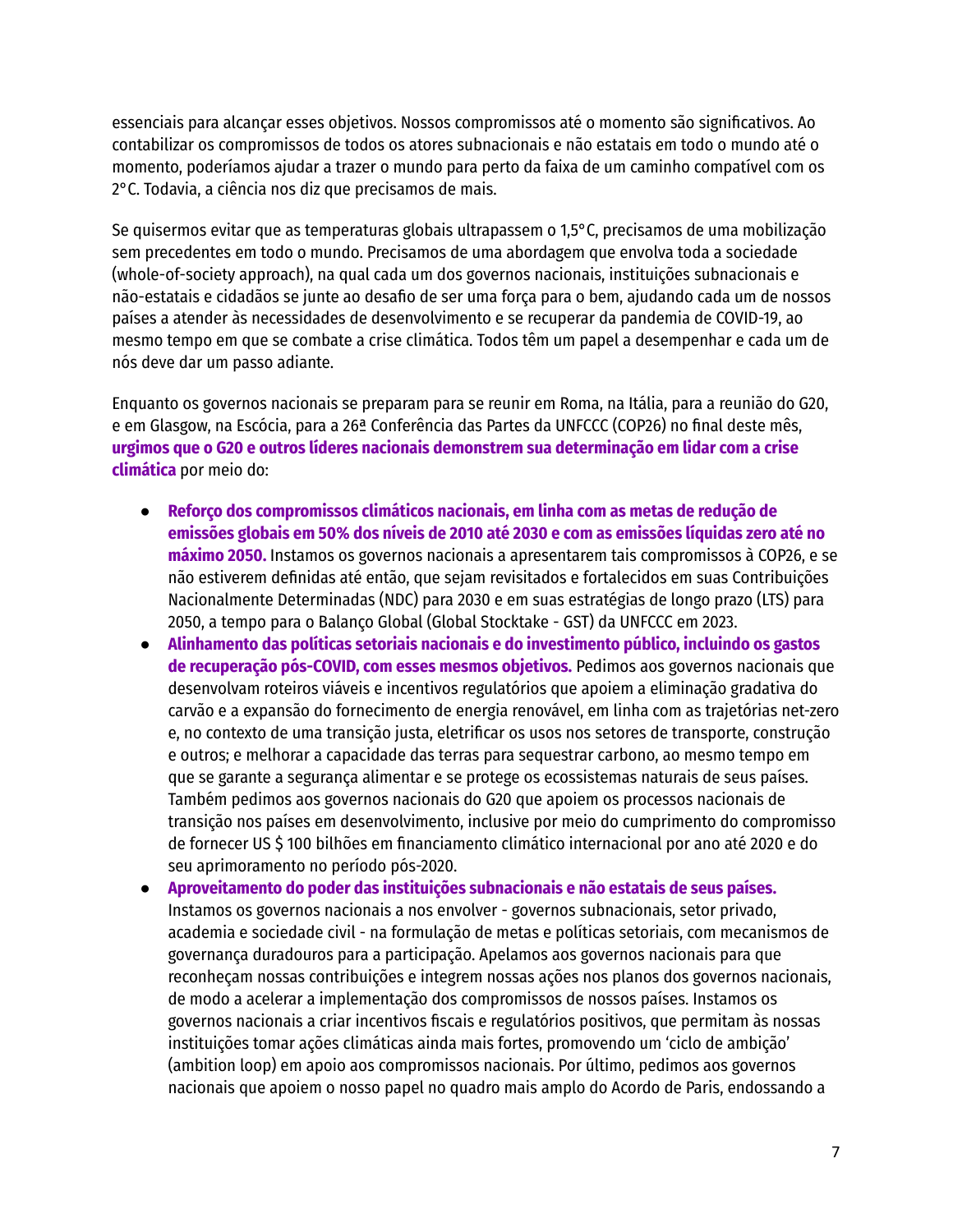implementação do plano dos High-Level Champions' (HLCs) para melhorar o trabalho no âmbito da Parceria de Marrakech para a Ação Climática Global (MPGCA), e nossas contribuições como parte do Global Stocktake.

Também **convocamos nossos parceiros, governos subnacionais, empresas, investidores, instituições acadêmicas, culturais e religiosas, organizações da sociedade civil e outras instituições, a fazer a sua parte** para ajudar a cumprir e superar as metas climáticas de seus respectivos países ao:

- **Agir para contribuir com as metas de redução das emissões globais em 50%, em relação aos níveis de 2010, até 2030 e alcançar emissões net-zero até no máximo 2050.** Em linha com a campanha global Race to Zero apoiada pela ONU, pedimos aos atores subnacionais e não estatais que implementem medidas imediatas para lidar com a pegada de carbono e risco climático das instituições de seus países e que melhorem suas metas, para que se alinhem com as metas acima e divulguem publicamente seus compromissos e progresso.
- **Apoiar publicamente as metas nacionais e as políticas setoriais que se alinhem com as reduções de emissões globais de 50% até 2030 e net-zero até no máximo 2050.** Apelamos às instituições subnacionais e não estatais para que se envolvam com seus governos nacionais, oferecendo nossas contribuições, compartilhando nossas lições aprendidas e fornecendo recomendações sobre como as políticas podem ser melhoradas para acelerar as transições nacionais para o net-zero.
- **Unir forças com outras instituições subnacionais e não estatais para acelerar a transição net-zero em seus países.** Instamos os atores subnacionais e não estatais a colaborar com os pares de seus países, alinhando metas e enfrentando gargalos de implementação em conjunto, de modo a nivelar recomendações de políticas e contribuir para a conscientização pública e o apoio às ações climáticas nacionais mais ambiciosas.

Por meio das **Alianças para Ação [Climática](https://www.alliancesforclimateaction.org/)**, mais de 6.000 cidades, governos estaduais, regionais e tribais, empresas, investidores, instituições religiosas, culturais e acadêmicas e organizações da sociedade civil se reuniram em nossas respectivas alianças nacionais para acelerar as transições nacionais alinhadas com o 1,5°C e net-zero em nossos países, incluindo Argentina, Austrália, Brasil, Chile, Japão, México, África do Sul, Estados Unidos e Vietnã. Estamos agindo agora.

O G20 e a UNFCCC COP26 precisam fornecer uma mensagem inequívoca de que o mundo trabalhará em conjunto para impulsionar a transição para sociedades resilientes e net-zero até 2050, além de demonstrar as reduções de emissões e o nível de preparação climática necessário para a década de 2030, de modo a tornar essa transição irrefreável.

Estamos prontos para trabalhar com os governos nacionais e outras instituições subnacionais e não estatais, com base no melhor conhecimento científico disponível, para apoiar a concretização de transições que vêm sendo conduzidas no âmbito doméstico em todo o mundo. Junte-se a nós!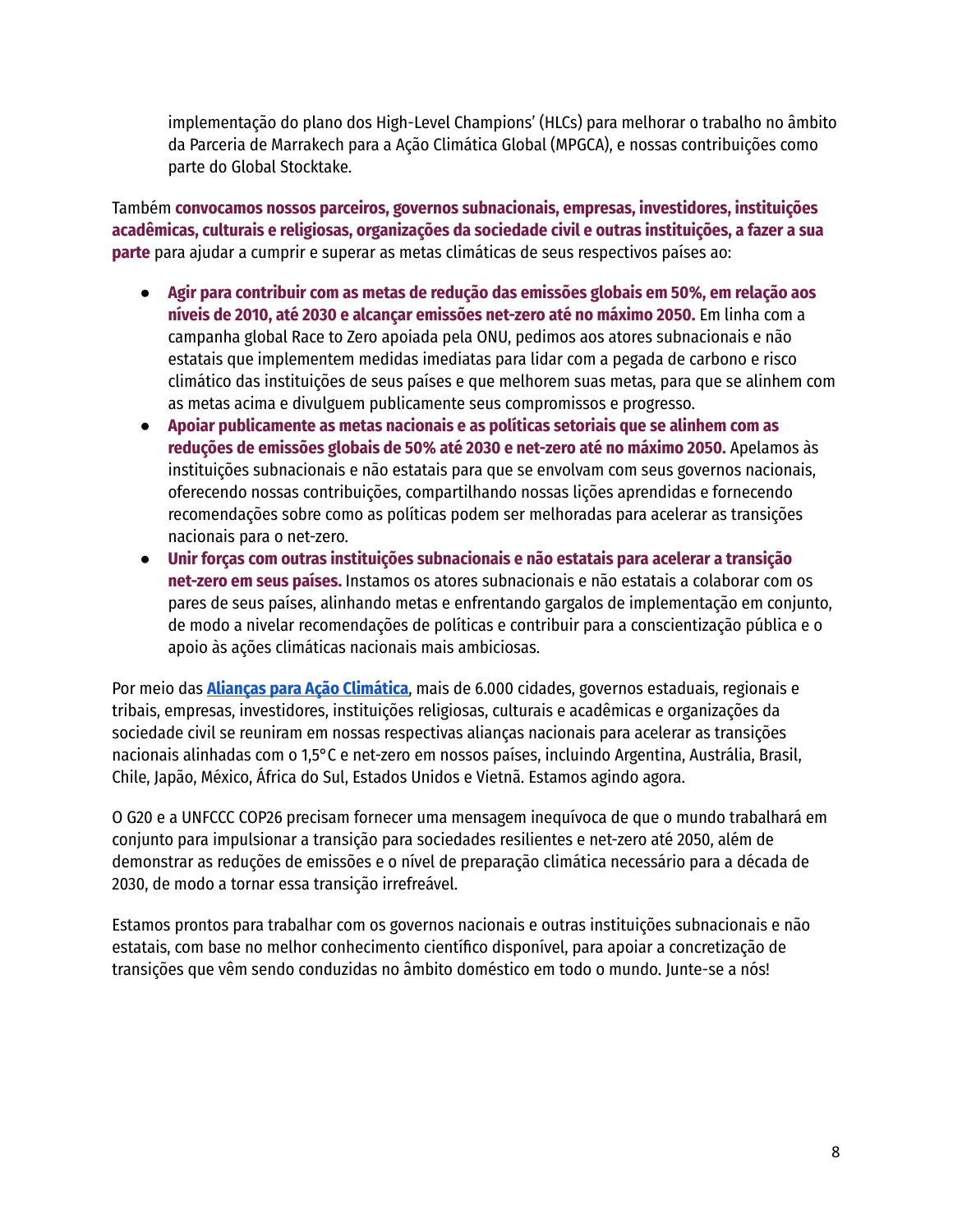

**ALLIANCES FOR** 

## **Llamado a la acción mundial de la Alianza para la Acción Climática**

Nos encontramos en medio de una gran transformación global. La sociedad humana tal y como la conocemos -la forma en que iluminamos nuestros hogares e industrias, nos desplazamos y producimos nuestros alimentos- tiene que cambiar si queremos dar a todas las personas del mundo la oportunidad de una vida digna y evitar al mismo tiempo el colapso de los sistemas biofísicos que nos sustentan.

Los informes científicos más recientes confirman que nos encontramos en un momento crucial para la humanidad. La crisis climática está sobre nosotros, al igual que una crisis cada vez más profunda para la naturaleza, agravada por la pandemia del COVID-19. Los presagios de lo que ocurrirá si no actuamos tales como lo son los crecientes incendios desde el oeste de Canadá y Estados Unidos hasta Australia, las inundaciones desde China hasta Europa, las sequías desde Sudamérica hasta África ya están a nuestro alrededor.

No podemos seguir manteniéndonos al margen. Ahora es el momento de actuar, y contamos con las herramientas para hacerlo.

Esta próxima década, 2021-2030, es la decisiva si queremos cumplir el objetivo del Acuerdo de París de evitar que la temperatura global aumente por encima de 1,5 °C respecto a los niveles preindustriales y evitar los peores impactos del cambio climático:

- Esta es la década en la que debemos desvincular el bienestar humano de la quema de carbón, petróleo, gas, bosques y praderas, cambiar nuestra dependencia hacia formas sostenibles de energía renovable, transporte limpio, agricultura regenerativa y reinvertir en los ecosistemas naturales que sostienen la vida en la Tierra.
- Esta es la década en la que debemos reducir las emisiones globales de efecto invernadero a la mitad, invertir en nuestra preparación climática, y marcar el comienzo de una transición irreversible hacia sociedades resistentes y con emisiones cero netas para el año 2050.
- Esta es también la década en la que debemos establecer un nuevo contrato social para llevar a cabo esta transición, reconociendo plenamente que todo el mundo debe participar y que nadie puede quedarse atrás en la transición que nos aleja de las industrias intensivas en carbono y que busca la reconstrucción a partir de la pandemia de COVID-19.

Los gobiernos nacionales tienen un papel fundamental a través de sus estímulos, políticas e inversiones a largo plazo. Nosotros, los gobiernos subnacionales, locales y tribales, el sector privado,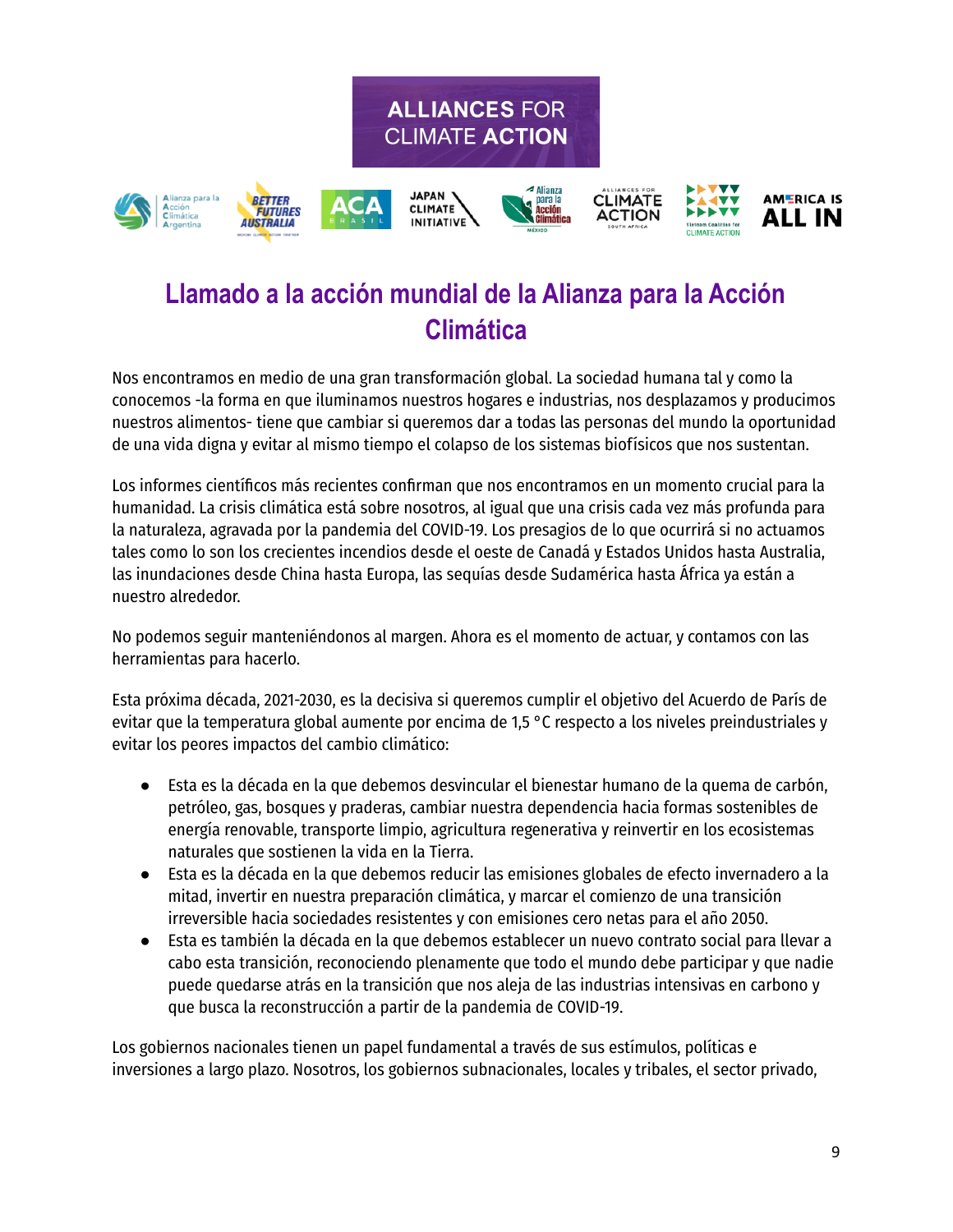las instituciones académicas, religiosas y culturales, las organizaciones de la sociedad civil y tantos otros, también somos esenciales para alcanzar nuestros objetivos.

Nuestros compromisos hasta la fecha son significativos. Si se tienen en cuenta los compromisos de todos los actores subnacionales y no estatales de todo el mundo hasta la fecha, podríamos ayudar a que el mundo se acerque al rango de una trayectoria compatible con 2 °C. Pero la ciencia nos dice que necesitamos más.

Si queremos evitar que las temperaturas globales suban por encima de 1,5 °C, necesitamos una movilización sin precedentes en todo el mundo. Necesitamos un enfoque de toda la sociedad, en el que los gobiernos nacionales, las instituciones subnacionales y no estatales y los ciudadanos, se unan al reto de ser una fuerza para el bien, ayudando a cada uno de nuestros países a abordar nuestras necesidades de desarrollo y a recuperarse de la pandemia del COVID-19 al tiempo que se resuelve la crisis climática. Todos tenemos un papel que desempeñar, y cada uno de nosotros debe dar un paso adelante.

Mientras los gobiernos nacionales se preparan para reunirse en Roma (Italia) para la reunión del G20 y en Glasgow (Escocia) para la 26ª Conferencia de las Partes de la CMNUCC (COP26) a finales de este mes, **hacemos un llamado a los líderes del G20 y de otros países para que demuestren su determinación en hacer frente a la crisis climática:**

- **Aumentar los compromisos climáticos nacionales en línea con los objetivos de reducir las emisiones globales en un 50% respecto a los niveles de 2010 para 2030 y alcanzar las emisiones netas cero a más tardar en 2050.** Instamos a los gobiernos nacionales a que acudan con tales compromisos a la COP26, y si no están alineados para entonces, revisen y refuercen sus Contribuciones Nacionalmente Determinadas de 2030 y las estrategias a largo plazo de 2050 a tiempo para el Balance Global de la CMNUCC (GST) en 2023.
- **Alinear las políticas sectoriales nacionales y la inversión pública, incluido el gasto de recuperación de COVID-19, con estos mismos objetivos.** Hacemos un llamado a los gobiernos nacionales para que desarrollen hojas de ruta accionables e incentivos regulatorios de apoyo para ampliar el suministro de energía renovable, electrificar los usos en los sectores del transporte, la construcción y otros, mejorar la capacidad de las tierras de cultivo para secuestrar carbono al tiempo que se garantiza la seguridad alimentaria, y proteger los ecosistemas naturales en sus países. También hacemos un llamado a los gobiernos nacionales del G20 para que apoyen los procesos nacionales de transición en los países en desarrollo, incluso mediante el cumplimiento del compromiso de proporcionar 100.000 millones de dólares de financiación internacional para el clima al año para 2020 y su aumento en el periodo posterior a 2020.
- **Aprovechar el poder de las instituciones subnacionales y no estatales en sus países.** Instamos a los gobiernos nacionales a que nos involucren (a los gobiernos subnacionales, al sector privado, al mundo académico y a la sociedad civil) en el diseño de objetivos y políticas sectoriales con mecanismos de gobernanza duraderos para la participación. Pedimos a los gobiernos nacionales que reconozcan nuestras contribuciones y que integren nuestras acciones en los planes de los gobiernos nacionales para acelerar el cumplimiento de los compromisos de nuestros países. Instamos a los gobiernos nacionales a crear incentivos fiscales y normativos positivos que permitan a nuestras instituciones adoptar medidas climáticas aún más firmes, fomentando así un "bucle de ambición" positivo en apoyo de los compromisos nacionales. Por último, pedimos a los gobiernos nacionales que apoyen nuestro papel en el marco más amplio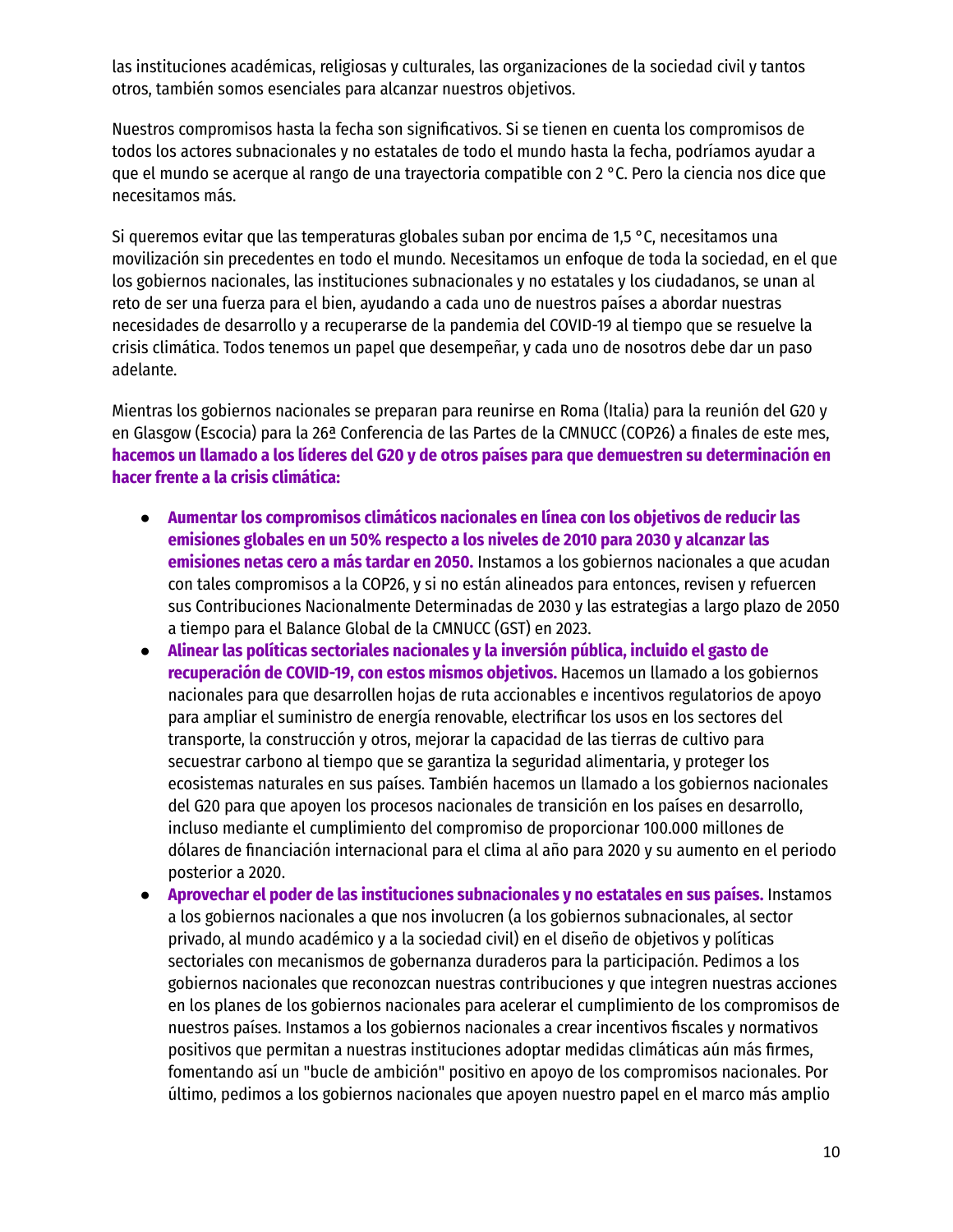del Acuerdo de París, respaldando la aplicación del plan de los Campeones de Alto Nivel (HLC) para mejorar el trabajo en el marco de la Asociación de Marrakech para la Acción Climática Global (MPGCA), y nuestras aportaciones como parte del Inventario Global (GST).

También **hacemos un llamado a nuestros colegas de los gobiernos subnacionales, las empresas, los inversores, las instituciones académicas, culturales y religiosas, las organizaciones de la sociedad civil y otras instituciones para que hagamos nuestra parte** y ayudemos a cumplir y superar los objetivos climáticos de nuestros respectivos países:

- **Tomar medidas para contribuir a los objetivos de reducir las emisiones globales en un 50% respecto a los niveles de 2010 para 2030 y alcanzar las emisiones netas cero a más tardar en 2050.** Acorde con la campaña mundial Carrera hacia el Cero, respaldada por la ONU, instamos a los agentes subnacionales y no estatales a que apliquen medidas inmediatas sobre la huella de carbono y el riesgo climático de nuestras instituciones, a que mejoren los objetivos para alinearse con las metas anteriores y a que divulguen públicamente nuestros compromisos y progresos.
- **Apoyar públicamente los objetivos nacionales y las políticas sectoriales que se alinean con la reducción del 50% de las emisiones globales para 2030 y con la reducción a cero a más tardar en 2050.** Hacemos un llamado a las instituciones subnacionales y no estatales para que se comprometan con nuestros gobiernos nacionales, ofreciendo nuestras contribuciones, compartiendo nuestras lecciones aprendidas y proporcionando recomendaciones sobre cómo se pueden mejorar las políticas para acelerar las transiciones nacionales hacia el cero neto.
- **Trabajar en conjunto con otras instituciones subnacionales y no estatales para acelerar la transición hacia el nivel cero en nuestros países.** Instamos a los actores subnacionales y no estatales a colaborar con sus pares en nuestros países, alineando los objetivos y abordando los cuellos de botella de la implementación de manera conjunta, alineando las recomendaciones políticas y contribuyendo a crear conciencia pública y apoyo para una acción climática nacional más ambiciosa.

A través de las **Alianzas para la Acción [Climática](https://www.alliancesforclimateaction.org/)**, más de 6.000 ciudades, gobiernos estatales, regionales y tribales, empresas, inversores, instituciones religiosas, culturales y académicas y organizaciones de la sociedad civil nos hemos unido en nuestras respectivas alianzas nacionales para acelerar las transiciones nacionales alineadas con los 1,5 °C y la red cero en nuestros países, como Argentina, Australia, Brasil, Chile, Japón, México, Sudáfrica, Estados Unidos y Vietnam. Estamos actuando ahora.

El G20 y la COP26 de la CMNUCC deben transmitir un mensaje inequívoco de que el mundo trabajará conjuntamente para impulsar la transición hacia sociedades resilientes y con emisiones nulas en 2050, y para lograr la reducción de emisiones y la preparación climática en 2030 para que esta transición sea imparable.

Estamos dispuestos a trabajar con nuestros gobiernos nacionales y otras instituciones subnacionales y no estatales basándonos en los mejores conocimientos científicos disponibles para apoyar la realización de transiciones impulsadas por los países en todo el mundo. Únase a nosotros.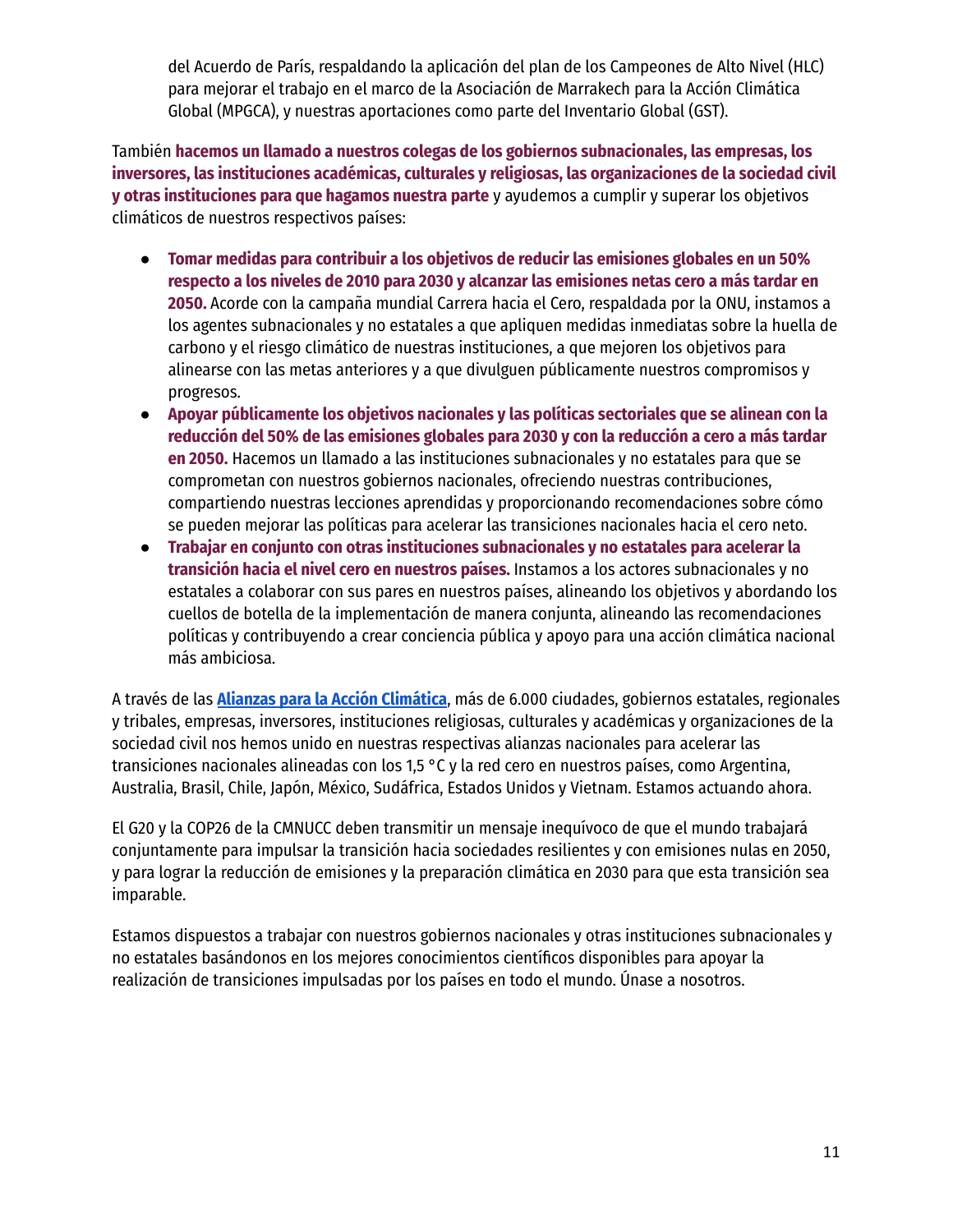



# **Kêu gọi Hành động Toàn cầu của Liên minh Hành động vì Khí hậu**

Xã hội loài người đang đứng giữa một sự chuyển đổi toàn cầu mạnh mẽ. Cách thức chúng ta cung cấp năng lượng cho các hoạt động dân sinh và cho các ngành công nghiệp, cho giao thông vận tải và sản xuất thực phẩm cần phải được thay đổi nếu chúng ta muốn mang đến một cuộc sống hài hoà cho tất cả mọi người dân và tránh sự sụp đổ của các hệ thống sinh thái đang cung cấp và duy trì cho sự tồn tại của nhân loại.

Trong các báo cáo khoa học mới nhất, giới chuyên gia nhân định rằng chúng ta đang đứng giữa một thời điểm quan trọng đối với toàn nhân loại. Đại dịch COVID-19 đã và đang khiến cho cuộc khủng hoảng khí hậu toàn cầu cũng như tác động tồi tệ lên hệ thống thiên nhiên càng trở nên nghiêm trọng hơn. Sự gia tăng của các vụ cháy rừng từ khu vực miền tây Canada và Hoa Kỳ cho đến Úc, lũ lụt xảy ra khắp nơi từ Trung Quốc đến các nước châu Âu, hạn hán trải dài từ Nam Mỹ đến châu Phi đã và đang diễn ra hàng ngày là những hồi chuông cảnh báo về tương lai 'đen tối' của nhân loại nếu chúng ta không bắt tay vào hành động ngay.

Chúng ta không còn thời gian để đứng ngoài cuộc. Đã đến lúc phải hành động, và chúng ta có các công cụ để biến những ý tưởng hành động thành hiện thực.

Thập kỷ sắp tới, 2021-2030, là thập kỷ quyết định để chúng ta hành động đáp ứng mục tiêu của Thỏa thuận Paris giữ cho nhiệt độ toàn cầu không tăng quá 1,5°C so với thời kì tiền công nghiệp đồng thời tránh những tác động tồi tệ nhất của biến đổi khí hậu gây ra:

● Dây là thập kỷ mà chúng ta cần phải quyết liệt để chấm dứt các hoạt động đốt và tiêu thu than đá, dầu mỏ, khí đốt, tài nguyên rừng, v.v. và dịch chuyển sự phụ thuộc của chúng ta sang các dạng năng lượng tái tạo bền vững, giao thông xanh, nông nghiệp tuần hoàn và tái đầu tư vào các hệ thống sinh thái tự nhiên để duy trì sự sống trên Trái đất.

● Chúng ta cần phải cắt giảm một nửa lượng phát thải khí nhà kính toàn cầu, đầu tư cho các công tác khí hậu và mở ra một tiến trình chuyển đổi bắt buộc – đưa xã hội chuyển sang giai đoạn phát thải ròng bằng 0 và tái phục hồi vào năm 2050.

Chúng ta phải xây dựng một cam kết/công ước chung mới nhằm đưa quá trình chuyển đổi này thành hiện thực, với sự công nhận đầy đủ rằng toàn xã hội đều phải chung tay và đảm bảo không một ai bị bỏ lại phía sau trong quá trình chuyển đổi rút đầu tư khỏi các ngành công nghiệp phát thải các-bon lớn và tái thiết lại từ đại dịch COVID-19.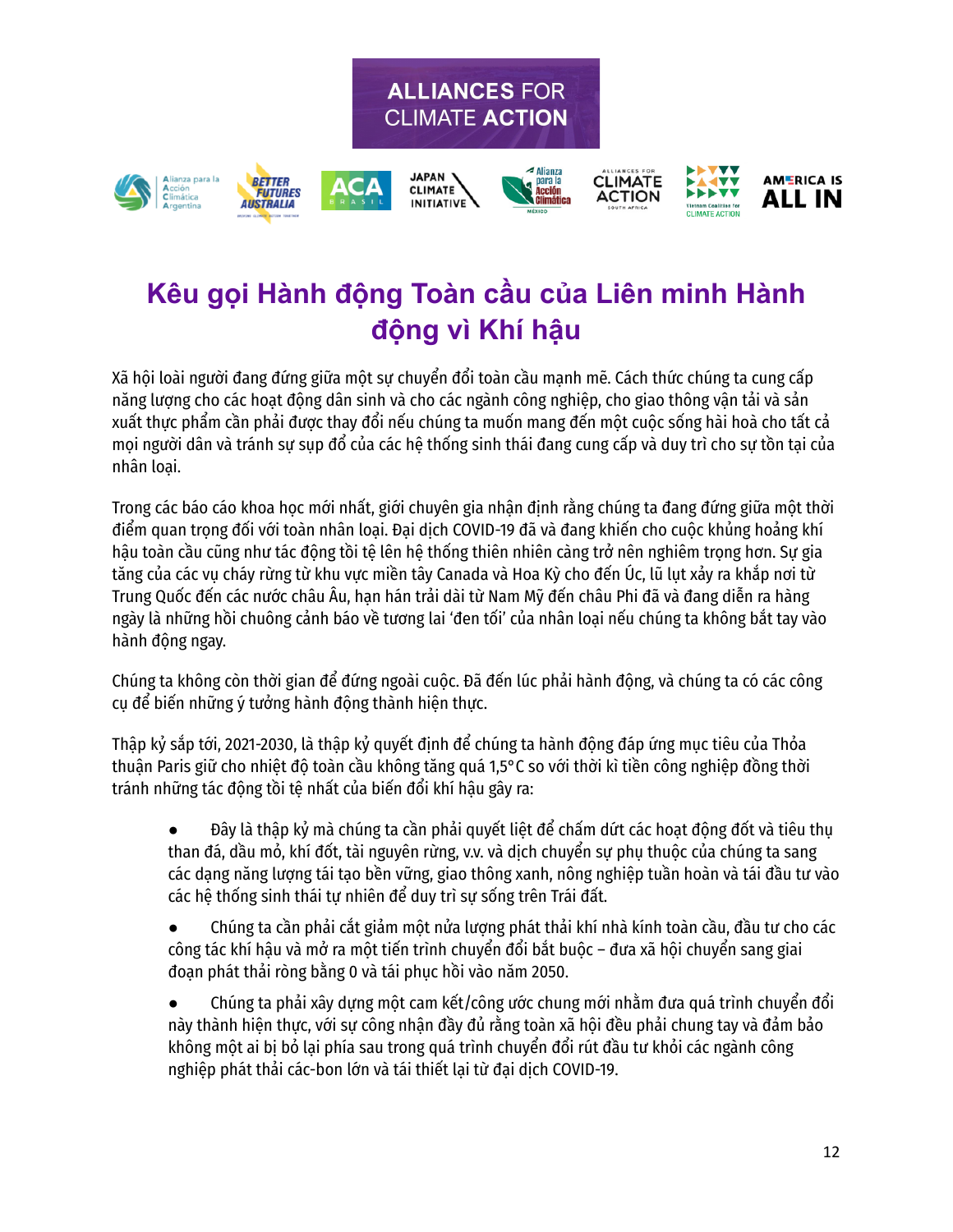Chính phủ các quốc gia đóng vai trò cốt lõi trong tiến trình này thông qua các cơ chế, chính sách và đầu tư dài hạn của họ. Và chúng tôi – các cơ quan chính quyền cấp địa phương, cơ sở, khối tư nhân, các viện nghiên cứu kĩ thuật, tín ngưỡng và văn hóa, các tổ chức xã hội dân sự và các bên liên quan khác - cũng góp phần không nhỏ trong tiến trình chung nhằm đạt được mục tiêu toàn cầu. Cho đến nay, các cam kết được đưa ra của chúng ta có ý nghĩa vô cùng quan trọng. Nếu thống kê toàn bộ các cam kết của tất cả các cơ quan, tổ chức cấp cơ sở và các tổ chức phi chính phủ toàn cầu thì nỗ lực của chúng ta có thể giúp đưa thế giới đến gần hơn với mục tiêu trong lộ trình 2°C. Nhưng giới khoa học cho rằng thế giới cần nhiều hơn thế để đạt được mục tiêu chung.

Để giữ cho nhiệt độ toàn cầu không tăng quá 1,5°C đòi hỏi chúng ta cần có một sự huy động nguồn lực mạnh mẽ. Cần thiết lập một cách tiếp cận toàn xã hội, trong đó Chính phủ các quốc gia, các tổ chức cấp cơ sở, tổ chức phi chính phủ và người dân, đều cần chung tay tham gia vì lợi ích chung của quốc gia trong việc giải quyết các nhu cầu của phát triển và tái phục hồi sau đại dịch COVID-19 trong khi giải quyết cuộc khủng hoảng khí hậu. Mỗi chúng ta đều có một phần trách nhiệm cho mục tiêu chung, và yêu cầu hành động cụ thể.

Vào thời điểm này, chính phủ các quốc gia đang chuẩn bị cho Hội nghị Thượng đỉnh G20 tại Rome, Ý và Hội nghị các Bên tham gia UNFCCC lần thứ 26 (COP26) tại Glasgow, Scotland vào cuối tháng này, **chúng** tôi kêu gọi lãnh đạo các quốc gia trong khối G20 và các quốc gia khác trên thế giới thể hiện quyết tâm trong tiến trình giải quyết khủng hoảng khí hậu bằng cách:

Tăng cường các cam kết quốc gia về khí hâu phù hợp với các mục tiêu giảm 50% lượng khí thải toàn cầu so với thời kì năm 2010 vào năm 2030 và đạt mức phát thải ròng bằng 0 vào năm **2050.** Chúng tôi kêu gọi Chính phủ các quốc gia cam kết thực hiện các mục tiêu này tại COP26, và nếu các quốc gia nhận thấy khó có thể đạt mục tiêu trên, cần xem xét và củng cố lại các Đóng góp do Quốc gia tự quyết định đến năm 2030 (NDCs) và các Chiến lược dài hạn đến năm 2050 trước thềm sự kiện Rà soát việc thực hiện Thoả thuận Paris (GST) diễn ra vào năm 2023.

• Điều chỉnh các chính sách ngành và đầu tư công của quốc gia, bao gồm cả các chi tiêu cho **tái thiết hậu COVID-19, với các mục tiêu tương tự như trên.** Chúng tôi kêu gọi Chính phủ các quốc gia xây dựng các lộ trình phù hợp và các cơ chế khuyến khích, hỗ trợ nhằm loại bỏ than đá và thúc đẩy tiêu thụ, sử dụng năng lượng tái tạo phù hợp với tiến trình hướng đến phát thải ròng bằng 0, và trong bối cảnh chuyển đổi nền kinh tế, chuyển đổi quá trình tiêu thụ năng lượng trong các lĩnh vực giao thông vận tải, xây dựng và các lĩnh vực khác, tăng cường chất lượng của các khu vực hấp thụ các-bon đồng thời đảm bảo an ninh lương thực và bảo vệ các hệ sinh thái tự nhiên tại các quốc gia. Chúng tôi cũng kêu gọi Chính phủ các quốc gia trong khối G20 hỗ trợ các quá trình chuyển đổi ở các nước đang phát triển, thông qua việc thực hiện cam kết cung cấp 100 tỷ USD cho quỹ tài chính khí hậu quốc tế mỗi năm đến năm 2020 và tăng cường trong giai đoạn sau năm 2020.

● **Khai thác tiềm năng của các chính quyền địa phương, cơ sở và các tổ chức phi chính phủ.** Chúng tôi kêu gọi các Chính phủ quốc gia đảm bảo sự tham gia của chúng tôi - các cơ quan chính quyền địa phương, khối tư nhân, các viện nghiên cứu và các tổ chức xã hội dân sự - trong việc xây dựng các mục tiêu và chính sách ngành với các cơ chế quản trị. Chúng tôi kêu gọi Chính phủ các quốc gia ghi nhận những đóng góp và lồng ghép các nỗ lực của chúng tôi vào các kế hoạch của Chính phủ để đẩy nhanh việc thực hiện các cam kết của quốc gia. Đồng thời kêu gọi các Quốc gia thiết lập nhiều cơ chế khuyến khích tài chính nhằm cho phép chúng tôi thực hiện các hành động khí hậu mạnh mẽ hơn nữa, qua đó thúc đẩy một "chuỗi tham vọng" nhằm hỗ trợ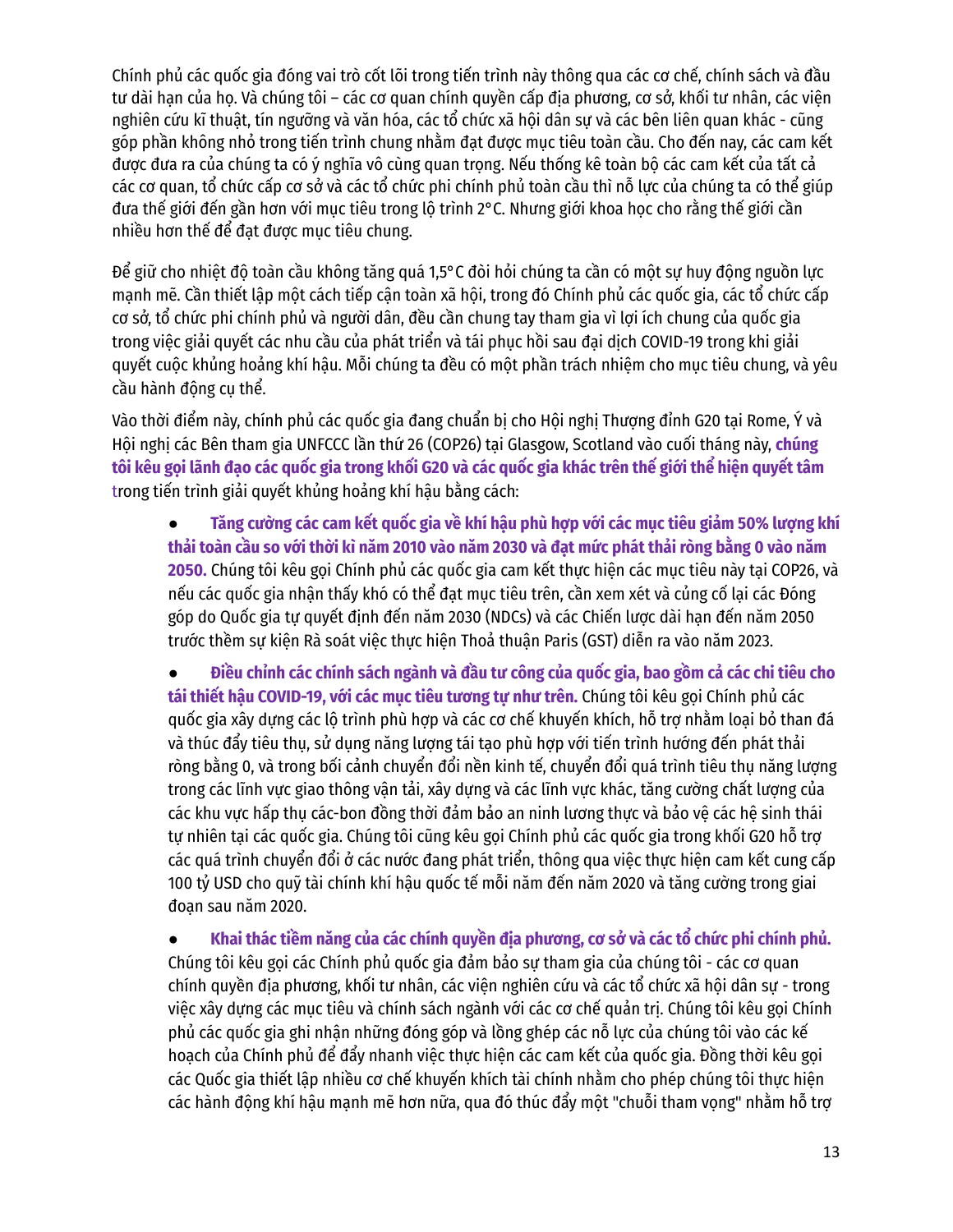tất cả cam kết quốc gia. Cuối cùng là, kêu gọi các Quốc gia ủng hộ vai trò của chúng tôi trong khuôn khổ mở rộng của Thỏa thuận Paris, bằng cách triển khai thực hiện các kế hoạch của quốc gia đã đề ra trong chương trình Tiên phong hành động vì khí hậu cấp cao (HLCs) nhằm cải thiện các hoạt động, mục tiêu trong khuôn khổ chương trình Đối tác Marrakech về Hành động Khí hậu Toàn cầu (MPGCA), và xem xét các đóng góp của chúng tôi khi thực hiện chương trình Rà soát việc thực hiện Thoả thuận Paris (GST).

Chúng tôi cũng kêu gọi các tổ chức công sư là các cơ quan chính quyền địa phương, các doanh nghiệp, các nhà đầu tư, các viện nghiên cứu kĩ thuật, văn hóa và tín ngưỡng, các tổ chức xã hội dân sự và các **bên liên quan khác chung tay thực hiện vai trò của mỗi chúng ta** để đạt được các mục tiêu khí hậu của quốc gia bằng cách:

Hành đông cu thể để đóng góp vào các muc tiêu giảm 50% lương khí thải toàn cầu so với **thời kì năm 2010 vào năm 2030 và đạt mức phát thải ròng bằng không vào năm 2050.** Để song hành cùng với Chiến dịch "Cuộc đua hướng đến phát thải ròng bằng không – Race to Zero" do Liên hợp quốc triển khai trên toàn cầu, chúng tôi kêu gọi các cơ quan cấp địa phương, cơ sở và các tổ chức phi chính phủ thực hiện các biện pháp nhanh chóng để giải quyết lượng phát thải các-bon và rủi ro khí hậu của mỗi tổ chức, cải thiện các mục tiêu của tổ chức để phù hợp với các mục tiêu chung, đồng thời công khai các cam kết và tiến độ chung.

● **Công khai hỗ trợ các mục tiêu quốc gia và chính sách ngành phù hợp với mục tiêu giảm 50% phát thải toàn cầu vào năm 2030 và đạt phát thải ròng bằng 0 vào năm 2050.** Chúng tôi kêu gọi các chính quyền địa phương và các tổ chức phi chính phủ tham gia cùng Chính phủ của nước sở tại, đóng góp và chia sẻ bài học kinh nghiệm, và đưa ra các khuyến nghị về cách thức cải thiện các chính sách để đẩy nhanh quá trình chuyển đổi quốc gia hướng đến phát thải ròng bằng 0.

● **Tham gia cùng các các cơ quan, chính quyền địa phương và các tổ chức phi chính phủ khác để đẩy nhanh quá trình chuyển đổi hướng đến phát thải ròng bằng 0.** Chúng tôi kêu gọi các chính quyền địa phương và các tổ chức phi chính phủ liên kết, phối hợp với nhau trong việc thực hiện các biện pháp nhằm cùng tháo gỡ các khó khăn trong việc triển khai,nhất quán trong khuyến nghị chính sách, cùng đóng góp cho việc xây dựng nhận thức cộng đồng và hỗ trợ hành đông khí hậu quốc gia tham vong hơn.

Thông qua **Liên minh [Hành](https://www.alliancesforclimateaction.org/) động vì Khí hậu quốc tế**, hơn 6.000 thành phố, chính quyền cấp cơ sở, khu vực, các công ty, đơn vị đầu tư, các viện nghiên cứu và các tổ chức xã hội dân sự đã cùng nhau tham gia vào các Liên minh hành động vì Khí hậu cấp quốc gia tương ứng ở các nước, bao gồm Argentina, Úc, Brazil, Chile, Nhật Bản, Mexico, Nam Phi, Hoa Kỳ và Việt Nam nhằm đẩy nhanh quá trình chuyển đổi quốc gia phù hợp với mục tiêu 1,5°C và phát thải ròng bằng 0. Chúng tôi đã và đang hành động quyết liệt vì mục tiêu chung.

Các quốc gia G20 và Hội nghị các Bên tham gia Công ước khung Liên hợp quốc về Biến đổi khí hậu lần thứ 26 (COP26) cần đưa ra một thông điệp rõ ràng rằng thế giới cần chung tay để thúc đẩy quá trình chuyển đổi hướng đến một xã hội phát thải ròng bằng 0 và tái phục hồi vào năm 2050, đồng thời giảm phát thải và chuẩn bị sẵn sàng cho các công tác về khí hậu đến năm 2030 nhằm loại bỏ mọi trở ngại trong quá trình chuyển đổi này.